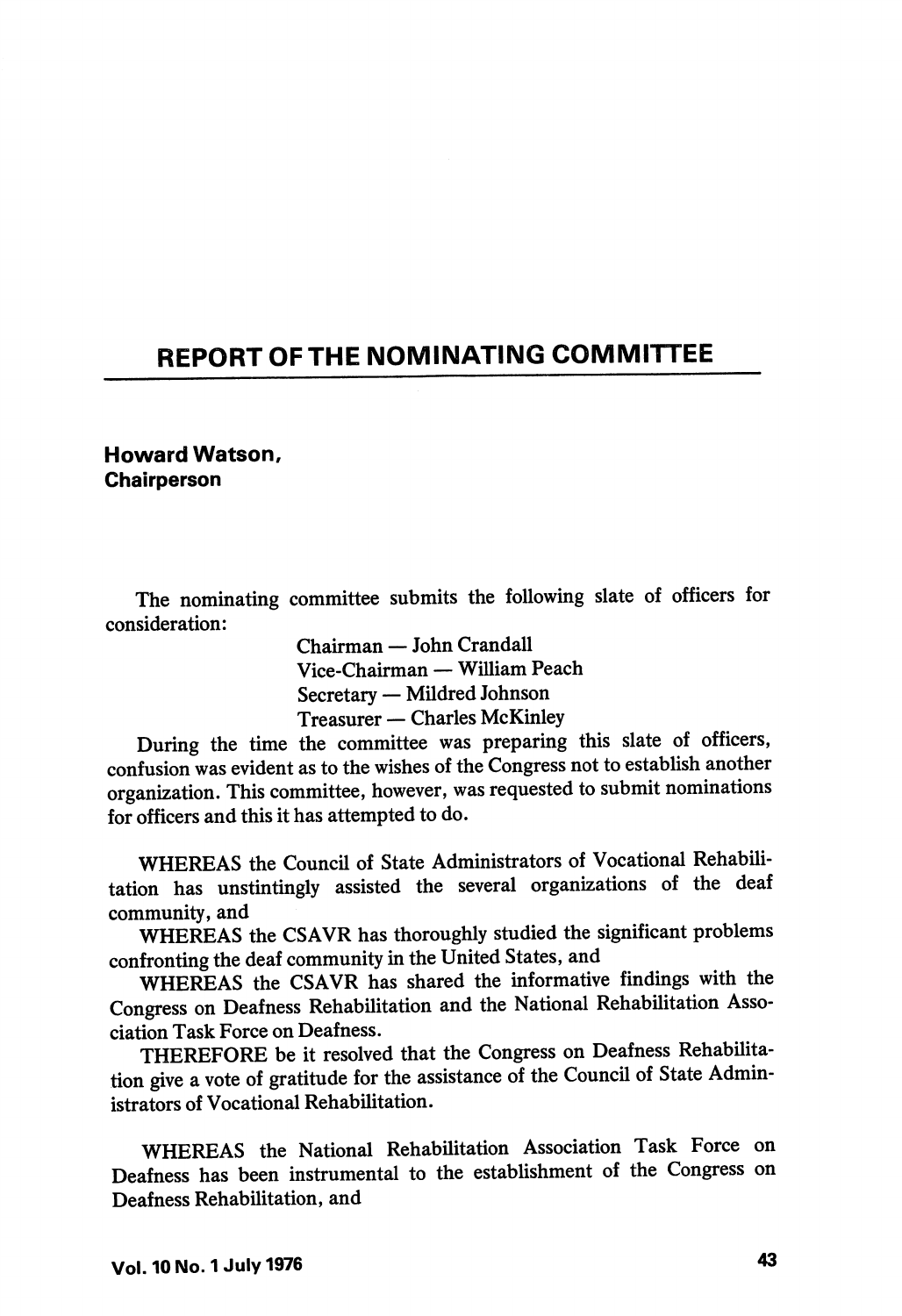WHEREAS the NRA Task Force on Deafness has developed tremendous insights and profound understanding of the problems of deafness, and

WHEREAS the NRA Task Force on Deafness has informed the Nation of the vocational rehabilitation needs of deaf persons,

THEREFORE be it resolved that the Congress on Deafness Rehabilitation extend a statement of deep appreciation for the work well done.

WHEREAS casefinding and referral systems frequently are inadequate for bringing together deaf persons and the needed rehabilitation services,

THEREFORE be it resolved that rehabilitation counselors with the deaf increase their efforts to disseminate VR information to and develop close associations with the various sources of referral.

WHEREAS many professionals in the field of health services physicians, nurses, et alia — are generally unaware of the special needs of deaf people and are usually unable to communicate with them, and

WHEREAS many hospitals are not staffed to facilitate communication with the deaf patients, especially in emergency situations,

THEREFORE be it resolved that the Congress on Deafness Rehabilitation go on record as supporting all organizations striving for public education and information on deafness through collaboration with organizations such as the American Medical Association and the American Hospital Association.

WHEREAS television is an influential source of information but little effort has been made to make TV information understandable to deaf people, and

WHEREAS television serves as a source of dissemination of daily news and, more importantly, of emergency communication,

THEREFORE be it resolved that the Congress on Deafness Rehabilitation recommend the use of an interpreter and/or mechanical equipment to make information provided through TV understandable to deaf people, by having the delegates from this Congress, upon returning to their respective states, encourage the use of interpreters and mechanical equipment during the trans mission of local reports and special bulletins on TV, and by calling upon the Deafness Research & Training Center (NYU), KRON-TV4, the Office of Deafness and Communicative Disorders, and Media Services and Captioned Films for supporting data to influence decision-making at the local level.

WHEREAS many parents and organizations of deaf individuals and professionals have given much of their time and energies toward making this Congress on Deafness Rehabilitation an outstanding success,

THEREFORE be it resolved that the CODR express its appreciation to each and every State delegate, program speaker and organization for their part in making this Congress successful.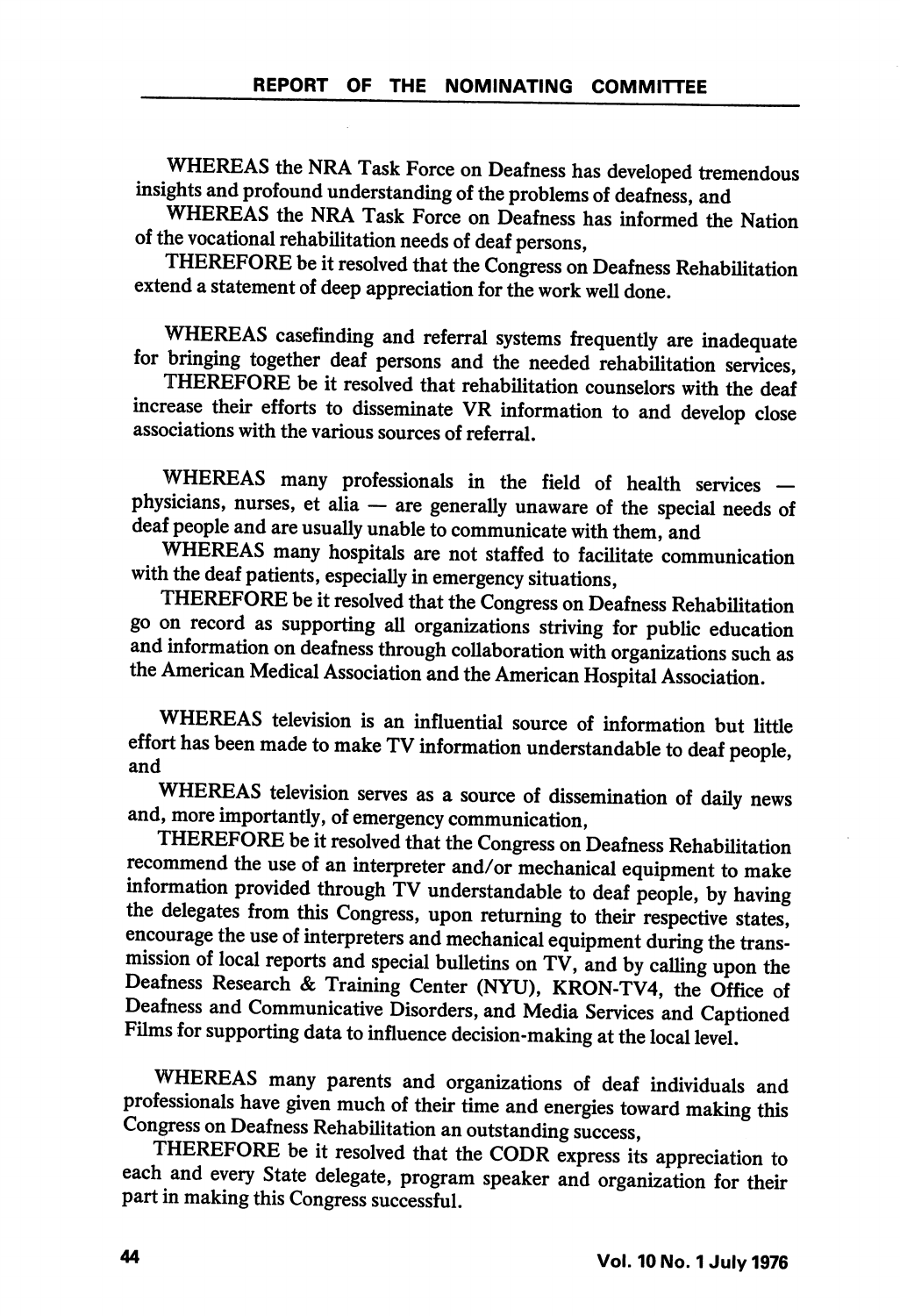BE IT FURTHER RESOLVED that a special vote of thanks be extended chairman Jack Hutchison for his outstanding chairmanship in assuring a well-run conference.

WHEREAS the on-going intent, structure and goals of the Congress on Deafness Rehabilitation are not clearly defined, and

WHEREAS this lack of clarity leaves many present CODR delegates unsure of the future of the Congress and its relationships to other organiza tions,

THEREFORE be it resolved that the Congress on Deafness Rehabilitation become an on-going Task Force with the offices of Chairman, Vice-Chairman, Secretary-Treasurer to develop basic concepts and cany on the work of the Congress until the next Congress on Deafness Rehabilitation.

WHEREAS there is concern that the label Severely Handicapped used in the 1973 VR Act and in the Model State Plan to describe deaf people all-inclusive, that this could be a source of misinformation to other public and private agencies not concerned with VR, and that misuse of this label could cause financial and social hardship to deaf persons who do not have severe handicaps, and

WHEREAS for public information purposes VR agencies should differentiate between deaf persons with no additional handicaps and deaf persons with additional handicapping disabilities,

THEREFORE be it resolved that the Congress on Deafness Rehabilitation encourage the Federal Rehabilitation Services Administration Office of Deafness and Communicative Disorders to develop information in order to prevent misuse of the severely handicapped label to the detriment of deaf people.

WHEREAS there is a tendency for rehabilitation efforts to fail at the placement step, that is to rejection of the job placement function as a part of the rehabilitation process,

THEREFORE be it resolved that the State VR agencies promote the skills of counselors who have special training in placing deaf clients.

WHEREAS VR services for deaf people and funds available for such services vary greatly from State to State,

THEREFORE be it resolved that the Congress on Deafness Rehabilitation urge the States to investigate and act upon ways and means whereby each State can determine the needed services for deaf people, the costs of such services and develop adequate funding for meeting these service needs.

WHEREAS organizations serving deaf people are often unaware of the program priorities established for the deaf by the State VR agency and full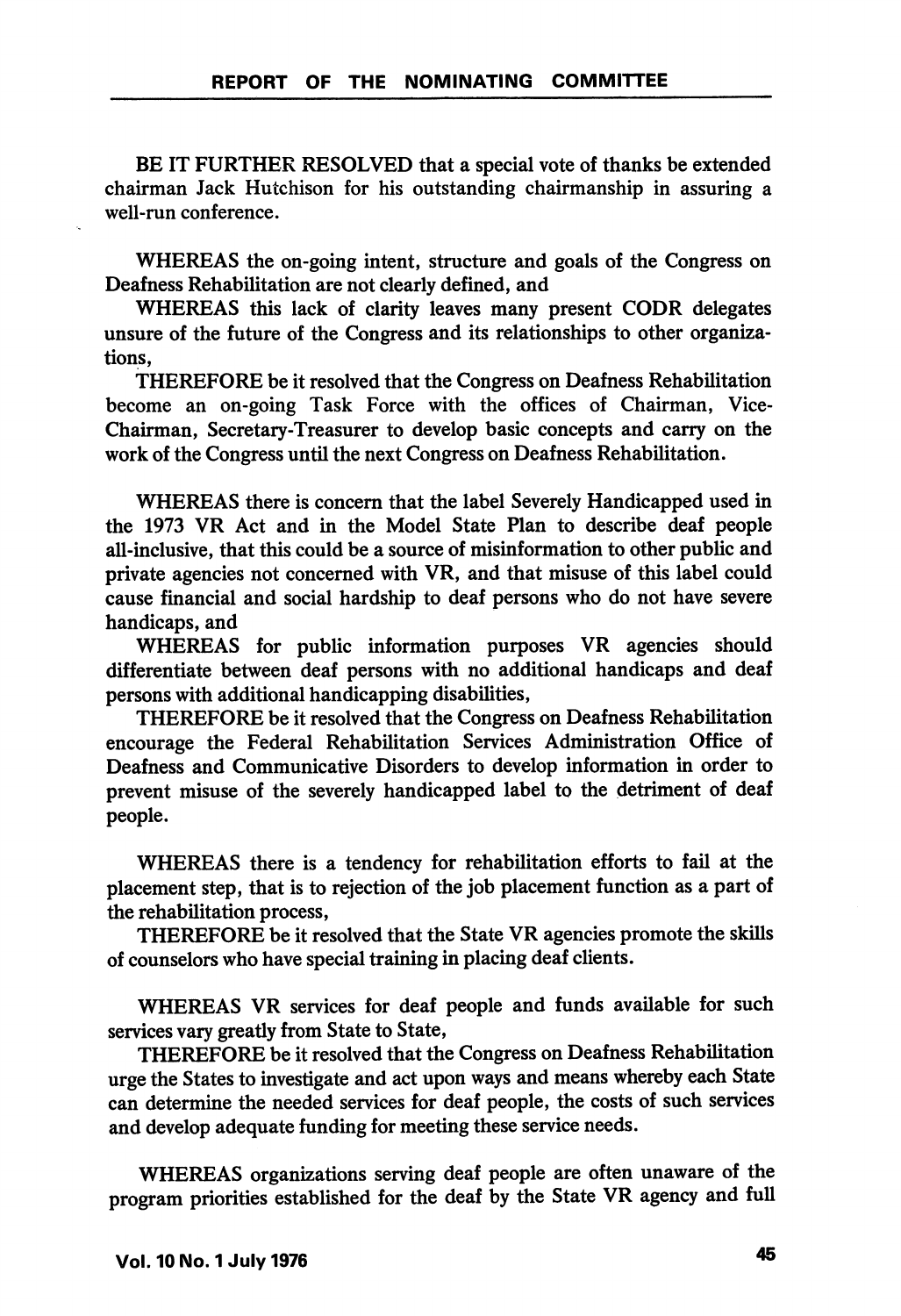utilization of services by organizations on behalf of deaf persons is often not effected, and

WHEREAS there is a need for organizations for the deaf to ascertain what priorities are established for services for them and integrate with these their own priorities,

THEREFORE be it resolved that frequent meetings involving deaf consumers and VR administrators be held to keep lines of communication open and insure that deaf persons are aware of what services are available to them.

WHEREAS there is a need to organize groups of deaf people into social, recreational, professional and other groups in order to present a united front to State and local government when services for the deaf are being sought,

THEREFORE be it resolved that there be established better communi cation among the deaf by bringing in community action people to explain the need for group action, conduct workshops where literature is available and principles of leadership are discussed and become involved with organized groups already existing that have some connection with deafness such as parents, and

BE IT FURTHER RESOLVED that the Congress on Deafness Rehabil itation implement this resolution in cooperation with the National Association of the Deaf.

WHEREAS there is a lack of deaf leadership to direct and administer programs for the deaf throughout the United States, and

WHEREAS small urban and rural areas are especially lacking in these key people, and

WHEREAS there is a need for more qualified and trained deaf people to become involved in leadership within the deaf community and in organiza tions serving the deaf, and

WHEREAS there is an absence of organizations of and for deaf persons in many areas, precluding a collective voice on behalf of the deaf for creating positive changes in services for deaf people,

THEREFORE be it resolved that organizations such as the Leadership Training Program, TRIPOD, PRWAD and others hold workshops and in-depth programs aimed at leadership and involvement of deaf persons at all levels in their States and that where possible. Federal, State and local funds be sought to implement these efforts.

WHEREAS some States are too large for one organization to meet the needs of the deaf on a Statewide and local level, and

WHEREAS these needs vary from community to community and the State organization may be unaware of the individual problems inherent in each community, and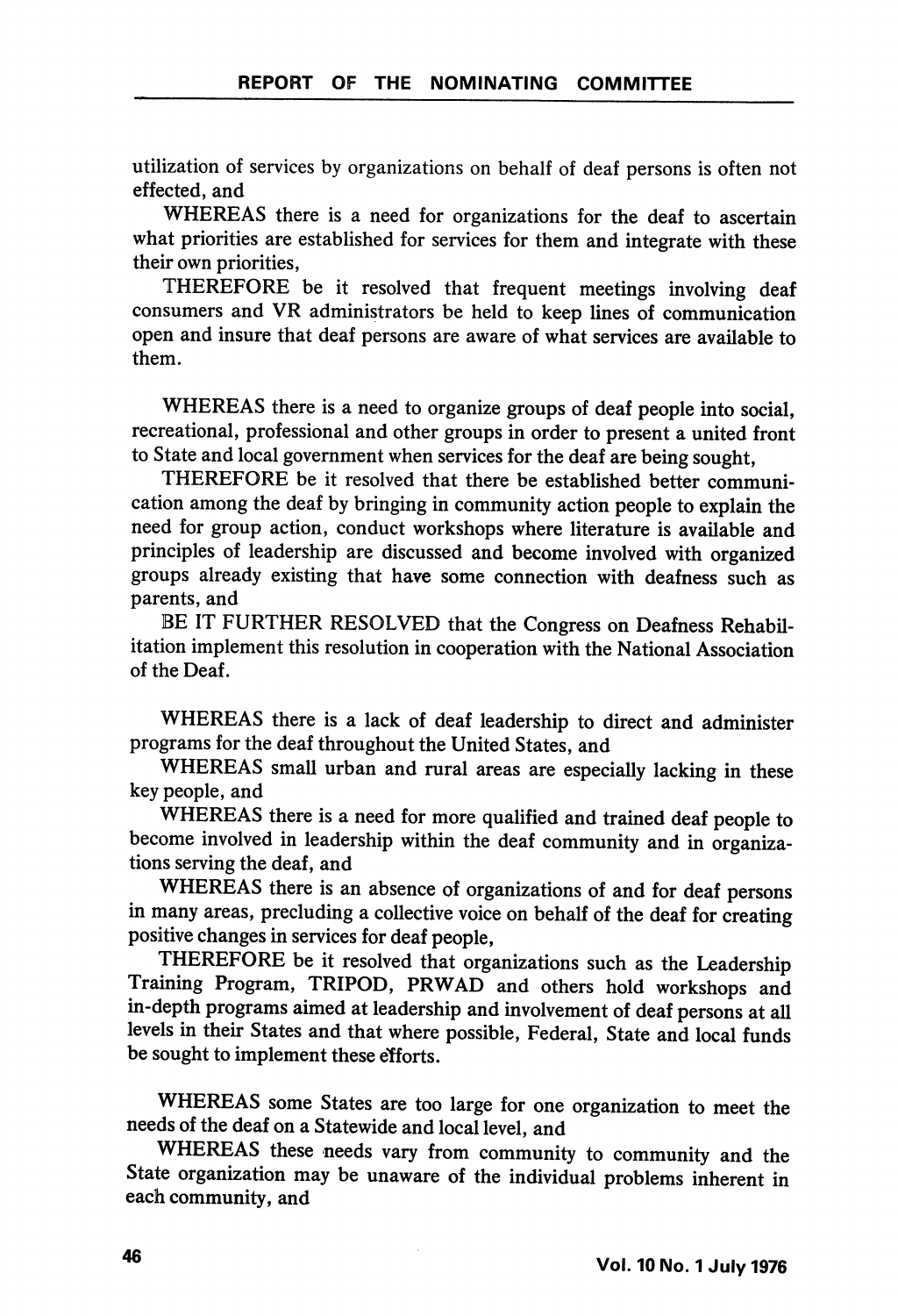WHEREAS there is a need for local groups to organize and represent the deaf in each community, such organization preferably being within the framework of a state organization such as the Council of Organizations Serving the Deaf,

THEREFORE be it resolved that chapters of state-wide organizations be established in each community having a sufficient number of persons to do so.

WHEREAS deaf individuals are frequently unserved or underserved by VR agencies due to the unavailability of special counselors for the deaf,

THEREFORE be it resolved that each State VR agency employ rehabili tation counselors with the deaf (RCDs) who understand the problems and needs of deaf people, are sensitive to deaf people as working individuals and can communicate effectively with them, and

BE IT FURTHER RESOLVED that this objective be accomplished by Federal legislation as represented by the VR act and its amendments.

WHEREAS communication barriers preclude reasonable utilization of community resources by the general deaf population, and

WHEREAS the hearing-impaired population is fully entitled to all services and protection provided by tax-supported agencies,

THEREFORE be it resolved that all State legislatures and local com munity planning boards be urged to provide funds for qualified personal and social counseling services for deaf and hearing-impaired persons.

WHEREAS each State association of the deaf and other interested groups have little information on the present and potential categories of funding available on the State level for deaf and hearing-impaired persons now receiving vocational rehabilitation services,

THEREFORE be it resolved that the Congress on Deafness Rehabilita tion make an urgent plea to the Directors of the State divisions of vocational rehabilitation to make available to State associations of the deaf and other interested groups, on request, appropriate data on current and potential funding sources so that these associations and groups will be in a position to support the DVR appropriation requests for severely handicapped deaf and other deaf citizens.

WHEREAS an assessment of legislative needs in individual States is needed and

WHEREAS continuing knowledge of these needs is required by the DVR Advisory Councils on Deafness in these States, and

WHEREAS supporting organizations and their members at the local. State and national levels need this information for more effective planning and service programs development,

THEREFORE be it resolved that the Congress on Deafness Rehabilitation request that the NRA Task Force on Deafness establish and perform an on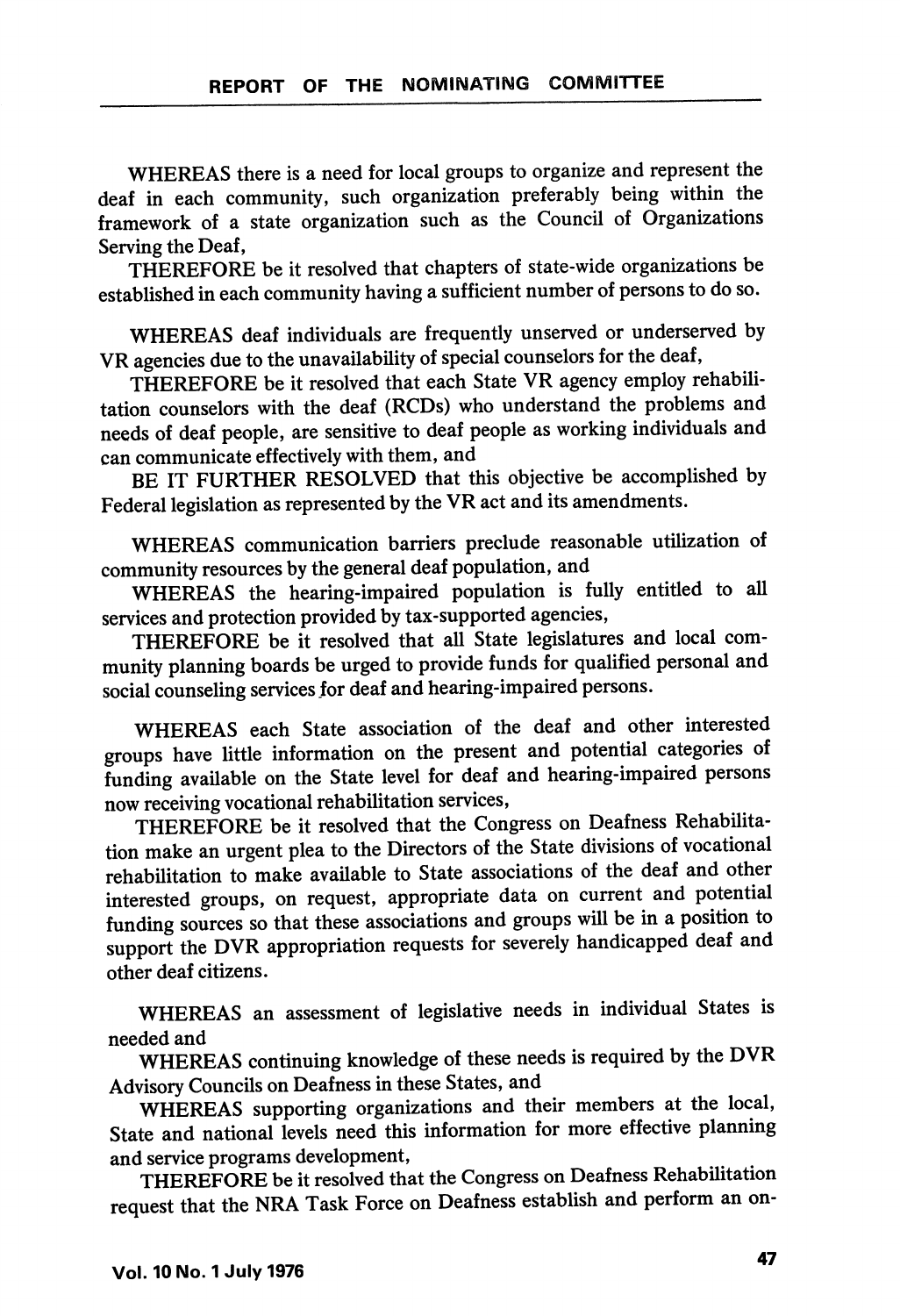going legislative needs survey with an accompanying analysis and distribution of the information back to the DVR Advisory Councils on Deafness for their use.

WHEREAS generally current Federal authorizations that exist will be utilized only on the initiative of each State DVR agency, and

WHEREAS State DVR agencies need to develop plans and proposals to Federal offices to obtain finances for services, facilities and resources for severely handicapped deaf persons, and

WHEREAS State DVR agencies must plan now for continued State funds to serve severely handicapped deaf people following the expiration of special projects with set fiscal year limits,

THEREFORE be it resolved that the Congress on Deafness Rehabilitation urge each State DVR agency to devise new fiscal plans for serving severely handicapped deaf citizens on a continuing basis.

WHEREAS improved educational services and facilities will prevent many of the problems that create difficulties for deaf persons during their early developmental years,

THEREFORE be it resolved that the Congress on Deafness Rehabilitation goes on record urging all State Advisory Councils on Deafness, and all local, State and national organizations working for improved services for deaf persons, to work for the provision of adequate public education by competent, qualified teachers of the deaf for all deaf individuals.

BE IT FURTHER RESOLVED that appropriate local and State agencies provide programs that will permit a choice of either day or residential school educational services, in order to permit meeting the needs of deaf individuals.

WHEREAS often rehabilitation cases of deaf clients are not followed up in sufficient depth or over a sufficient period of time before or after a case is closed, thus resulting in failure of the deaf person to achieve his or her maximum vocational potential,

THEREFORE be it resolved that special efforts be undertaken and time limits extended by legislative mandate to enable counselors to be sure a deaf client is satisfied with his work, has developed good relationships with his employer and co-workers, and has reached a stable level of effective career adjustment.

WHEREAS most State VR agencies leave the final decision of hiring counselors to fill vacancies in the area of service to deaf persons to district supervisors, and

WHEREAS most supervisors are ignorant of the abilities of deaf persons and/or of deafness in general, and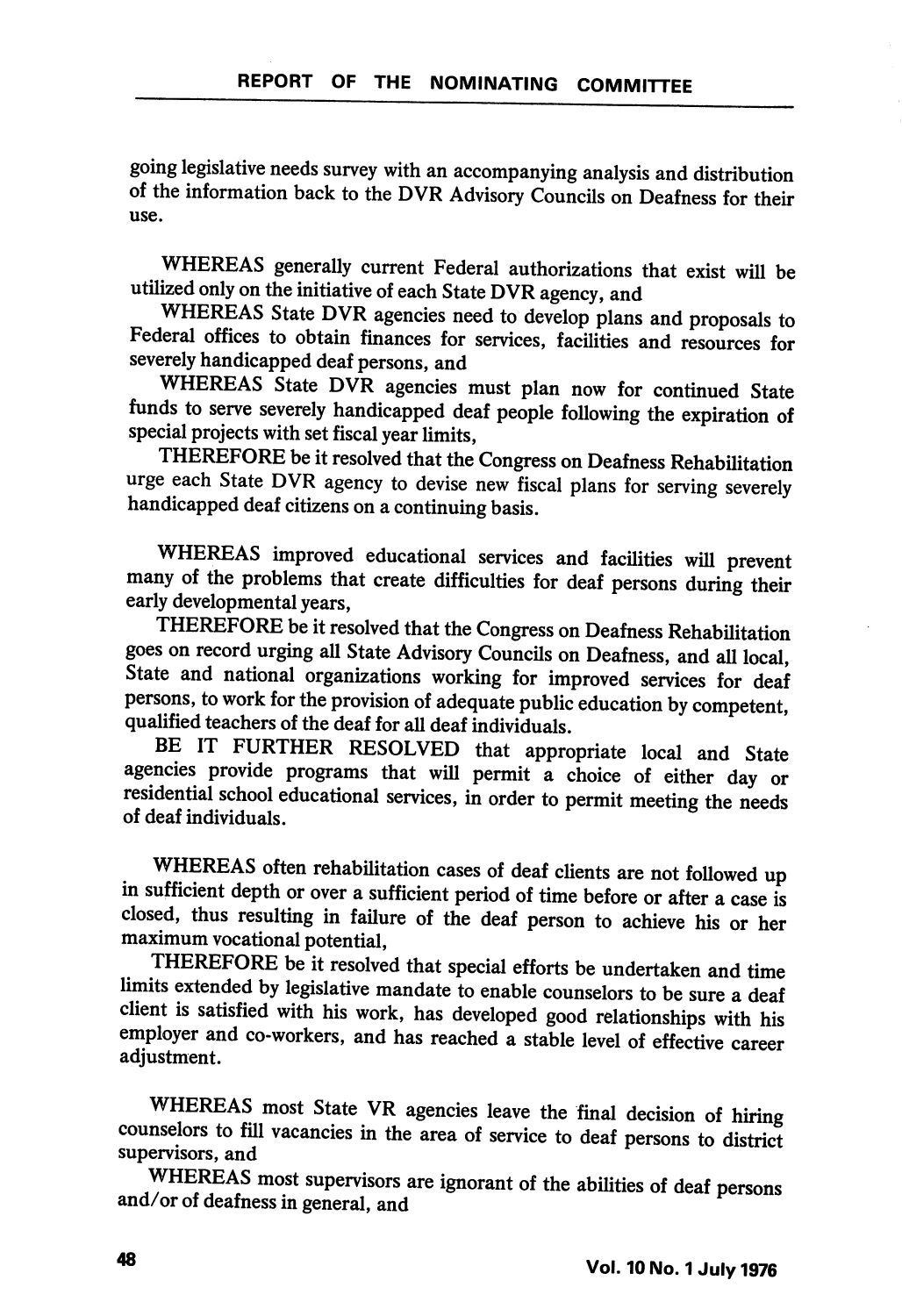WHEREAS supervisors typically give first consideration to the ability to hear and use the phone when receiving applications, and

WHEREAS many capable deaf persons are then denied an opportunity to serve deaf people as counselors,

THEREFORE be it resolved that when applications are being screened and the deaf applicant has qualifications equal to that of a hearing applicant with respect to education and experience then the deaf applicant should be given preferential consideration for the position.

WHEREAS there is a need for feedback from delegates to this first Congress on Deafness Rehabilitation regarding the degree of success of imple mentation of the Model State Plan in the States and to provide basic data for the proposed second Congress, and

WHEREAS the use of questionnaires is an effective way of receiving such feedback,

THEREFORE be it resolved that the delegates of the CODR ask the National Rehabilitation Association Task Force on Deafness to develop and distribute a questionnaire to the delegates no later than six months from this date, February 17,1974.

BE IT FURTHER RESOLVED that this questionnaire be returned within one month and the information obtained to be published in an appropriate publication.

WHEREAS the circumstances of deaf people in the United States have traditionally been viewed as the concern only of special education institutions and DVR agencies, and

WHEREAS the deaf people of America as taxpayers and citizens are entitled to the same levels of quality services as are available to hearing people from Federal, State and local helping agencies, and

WHEREAS most public funds that are used to support service agencies most often are not used to provide services to deaf persons,

THEREFORE be it resolved that State associations of deaf people, parent groups, educators, VR coordinators, religious workers and others investigate, evaluate and encourage the development of services from all agencies now providing services to deaf persons, and

BE IT FURTHER RESOLVED that the Congress on Deafness Rehabili tation urge State VR agencies to make efforts to fully encourage the concept of "tapping the resources and shaping the responsibilities of other existing public and private programs" (Model State Plan, Chapter VI, page 19).

WHEREAS State divisions of vocational rehabilitation are among the prime providers of services for deaf people, and

WHEREAS the Model State Plan affirms the need for each rehabilita tion counselor with the deaf (RCD) to be fully able to communicate with deaf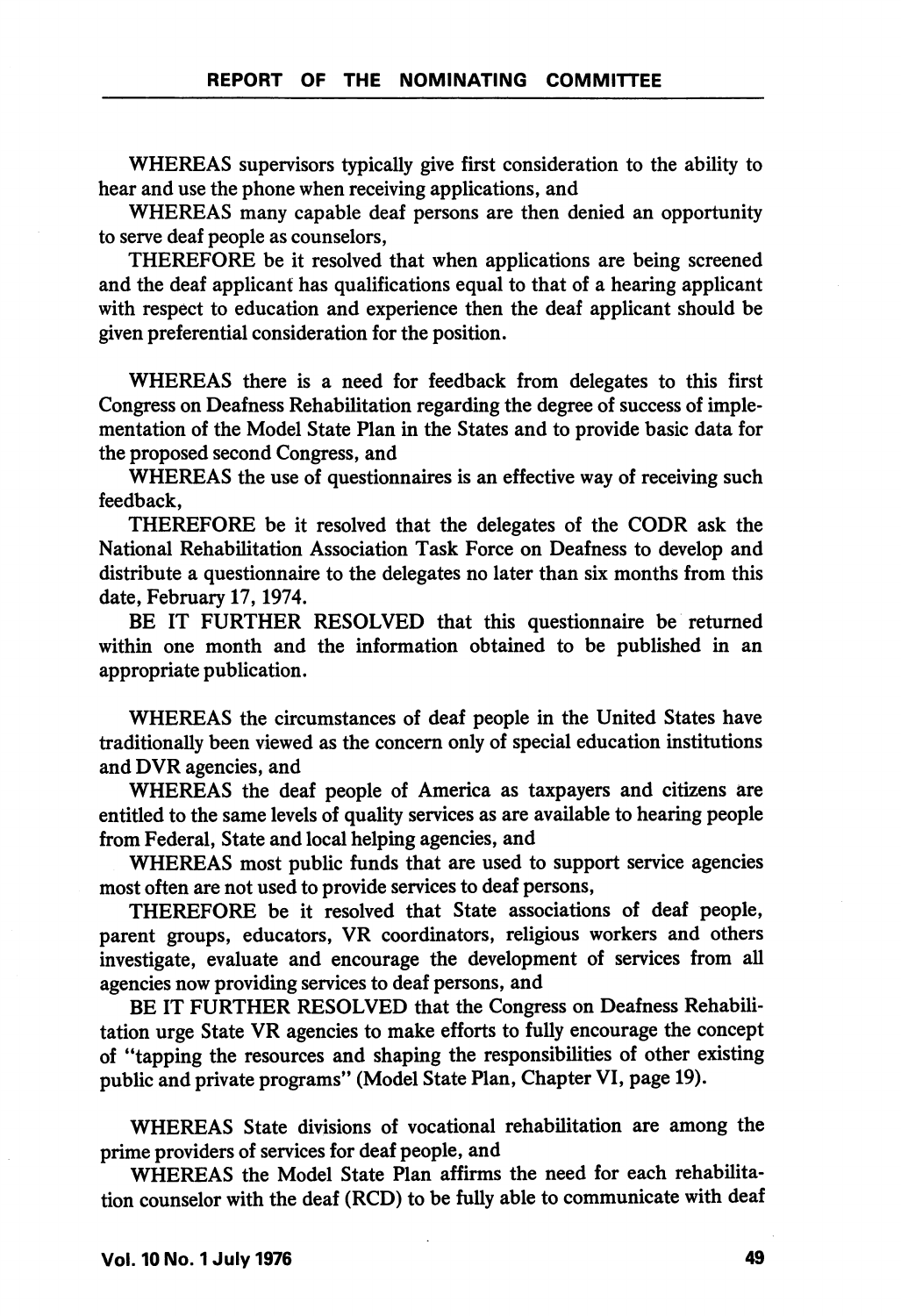people and also to be fully knowledgeable concerning the special needs of the deaf.

THEREFORE be it resolved that the Congress on Deafness Rehabilita tion encourage all organizations serving deaf persons to press for attainment of the objectives outlined in the Model State Plan as they pertain to rehabilita tion counselors with the deaf.

WHEREAS there is a national need for short-term in-service training programs for professional people who are not familiar with the various aspects of deafness, and

WHEREAS improved information and referral services are needed to complement the casefinding efforts of VR agencies on behalf of the deaf population,

THEREFORE be it resolved that communications by the President of the Congress on Deafness Rehabilitation be sent to every governor. State legislature and VR directors and coordinators advocating the utilization of the Model State Plan.

WHEREAS the general public is largely unaware and uninformed of the needs, strengths and weaknesses of deaf people in today's society, and

WHEREAS the general public appears unaware of the capabilities of deaf individuals, and

WHEREAS the hearing-impaired individual is generally a contributing member of society,

THEREFORE be it resolved that the Congress on Deafness Rehabilita tion request that the President of the United States, by executive proclama tion, set aside a week to be known as National Deafness Awareness Week for the purpose of focusing attention on the continuing needs of the deaf people of America.

WHEREAS the first Congress on Deafness Rehabilitation has been a successful undertaking, and

WHEREAS there is a need for further, more definitive planning and work to be done in the area of deafness rehabilitation,

THEREFORE be it resolved that a second Congress on Deafness Rehabilitation be held as a follow-up of the first Congress within two years of this date, February 17,1974.

WHEREAS the National Rehabilitation Association Task Force on Deafness suggested, planned, sponsored and conducted this historic first Congress on Deafness Rehabilitation, and

WHEREAS the aforementioned group enlisted the aid of all the national organizations serving the deaf, and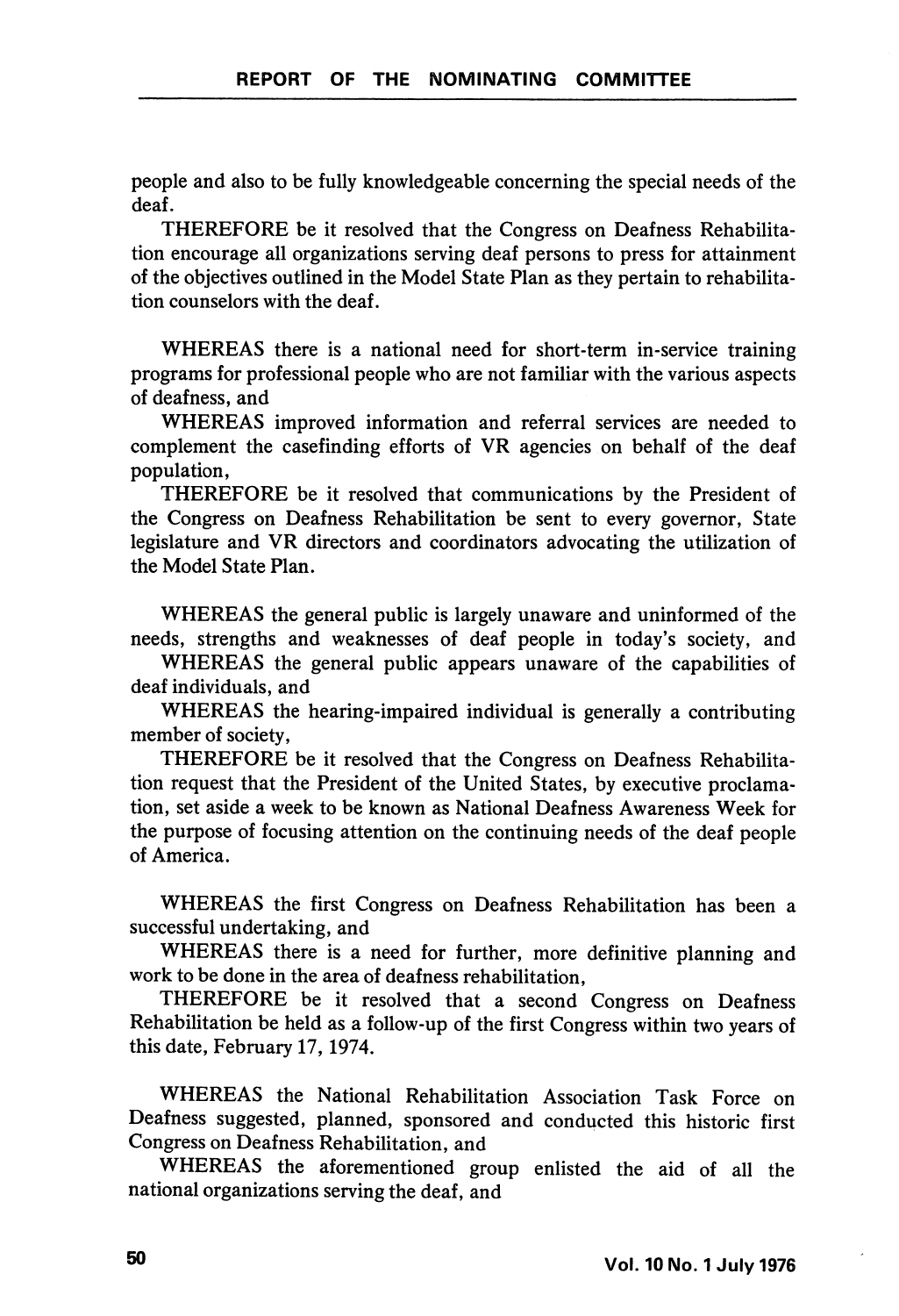WHEREAS this undertaking has included representation from con sumers, parents and service groups involved in the needs of deaf people,

THEREFORE be it resolved that the delegates of the first Congress on Deafness Rehabilitation express their deep gratitude to the NRA and the Council of State Administrators of Vocational Rehabilitation and encourage the NRA to plan and direct the second Congress on Deafness Rehabilitation.

WHEREAS there is a definite need for consumer involvement in the area of planning and implementation of services for the deaf,

THEREFORE be it resolved that during the second Congress on Deafness Rehabilitation there be a panel presentation by deaf recipients of VR services from various States for the purpose of discussion of the strengths and weaknesses of rehabilitation services.

WHEREAS national and local budget and personnel limitations often prevent the development and implementation of programs to provide appro priate services to deaf persons,

THEREFORE be it resolved that the Congress on Deafness Rehabilita tion go on record as supporting national and State legislative reviews of State services for the deaf and the development of appropriate budgets for establishing and operating budgets as needed to meet the needs of deaf people as recommended by organizations of and for deaf people.

WHEREAS deaf people, because of communication barriers, are often denied access to meaningful and effective rehabilitation services within most States, and

WHEREAS it is the Congressionally-mandated responsibility of State DVR agencies to support and assume adequate and effective delivery of services to all handicapped people, including the best,

THEREFORE be it resolved that each State agency be urged to employ at the administrative level a qualified staff person who shall have the responsibility and authority for planning, developing and implementing structured identifiable programs of vocational rehabilitation services for deaf persons.

WHEREAS services and programs needed for deaf persons are frequent ly developed without adequate involvement of deaf people and parents of deaf children and not having adequate awareness of the problems and unique needs of deaf people, and

WHEREAS an effective vehicle is needed at the State level in order to promote public and professional awareness of services to deaf people, and

WHEREAS representation from deaf consumers organizations, parent groups, professional organizations. State agencies and other appropriate